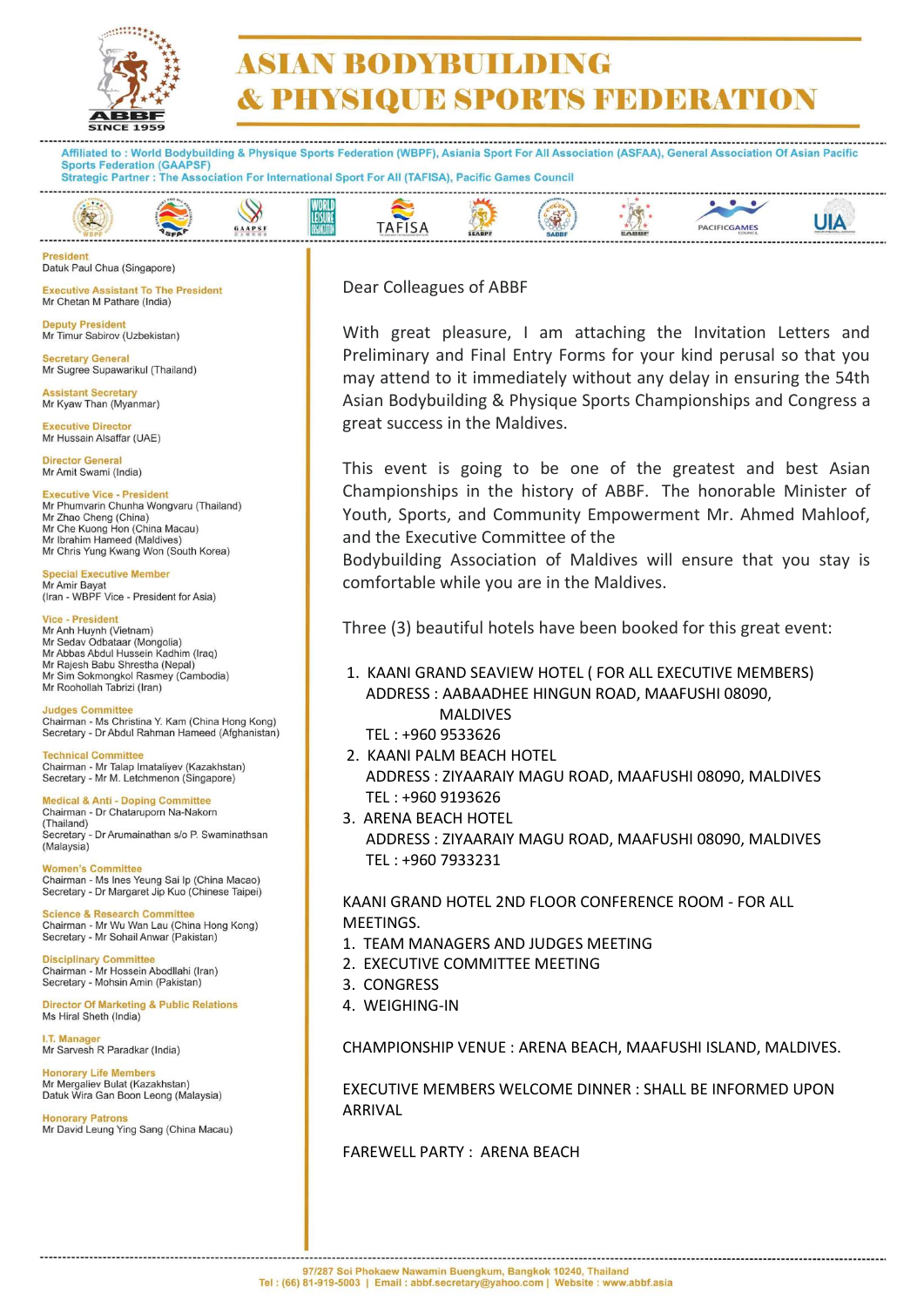

## **ASIAN RODYBUILDING & PHYSIQUE SPORTS FEDERATION**

Affiliated to: World Bodybuilding & Physique Sports Federation (WBPF), Asiania Sport For All Association (ASFAA), General Association Of Asian Pacific **Sports Federation (GAAPSF)** Strategic Partner : The Association For International Sport For All (TAFISA), Pacific Games Council



**Procident** Datuk Paul Chua (Singapore)

**Executive Assistant To The President** Mr Chetan M Pathare (India)

**Deputy President** Mr Timur Sabirov (Uzbekistan)

**Secretary General** Mr Sugree Supawarikul (Thailand)

**Assistant Secretary** Mr Kyaw Than (Myanmar)

**Executive Director** Mr Hussain Alsaffar (UAE)

Director General Mr Amit Swami (India)

**Executive Vice - President** Mr Phumvarin Chunha Wongvaru (Thailand) Mr Zhao Cheng (China) Mr Che Kuong Hon (China Macau) Mr Ibrahim Hameed (Maldives) Mr Chris Yung Kwang Won (South Korea)

**Special Executive Member Mr Amir Bayat** (Iran - WBPF Vice - President for Asia)

Vice - President

Mr Anh Huynh (Vietnam)<br>Mr Sedav Odbataar (Mongolia) Mr Abbas Abdul Hussein Kadhim (Iraq) Mr Raiesh Babu Shrestha (Nepal) Mr Sim Sokmongkol Rasmey (Cambodia) Mr Roohollah Tabrizi (Iran)

**Judges Committee** Chairman - Ms Christina Y. Kam (China Hong Kong) Secretary - Dr Abdul Rahman Hameed (Afghanistan)

**Technical Committee** Chairman - Mr Talap Imataliyev (Kazakhstan) Secretary - Mr M. Letchmenon (Singapore)

**Medical & Anti - Doping Committee** Chairman - Dr Chataruporn Na-Nakorn (Thailand) Secretary - Dr Arumainathan s/o P. Swaminathsan (Malaysia)

**Women's Committee** Chairman - Ms Ines Yeung Sai Ip (China Macao) Secretary - Dr Margaret Jip Kuo (Chinese Taipei)

**Science & Research Committee** Chairman - Mr Wu Wan Lau (China Hong Kong) Secretary - Mr Sohail Anwar (Pakistan)

**Disciplinary Committee** Chairman - Mr Hossein Abodllahi (Iran) Secretary - Mohsin Amin (Pakistan)

**Director Of Marketing & Public Relations** Ms Hiral Sheth (India)

I.T. Manage Mr Sarvesh R Paradkar (India)

Honorary Life Members Mr Mergaliev Bulat (Kazakhstan) Datuk Wira Gan Boon Leong (Malaysia)

Honorary Patrons Mr David Leung Ying Sang (China Macau) Upon arrival at the Velana International Airport in the Maldives, you will be received by members of the Organizing Committee and straight-away transferred to the boat to fetch you the Maafushi Island resort.

Please ensure you bring along US Currency which is widely accepted in resort hotels and restaurants.

The registration fee is US\$800.00 per person for a twin sharing room and all delegates and competitors are required to pay this amount prior to allocation of the rooms. For a single room, you need to pay US\$1100.-

All Executive Committee and sub-committee members are waived from paying the Registration Fees. Spouses of the Executive members will be on gratis according to our Rules. Full details will be published in the Inspection Report which will include the day-to-day program and other charges etc. on or before 5th April 2022.

VISA: LANDED VISA will be arranged provided you meet the deadline of your Final Entry Forms (closing date) . You are required to attach all the passports in clear print and send them to us.

#### **TOURIST VISA**

A tourist visa is granted for all nationalities on arrival to the Maldives. As such, a foreigner traveling to the Maldives as a tourist does not require pre-approval for the visa. However, the person must satisfy the basic entry requirements to get immigration clearance upon arrival.

The basic entry requirements are as follows:-

1. A passport or a travel document with Machine Readable Zone (MRZ) with at least 3 months validity.

2. A pre-paid hotel booking/accommodation. THE ORGANIZER WILL PROVIDE YOU WITH THIS HOTEL BOOKING.

3. Sufficient funds to last for the intended period of stay in the Maldives. DO NOT WORRY TOO MUCH ABOUT THIS.